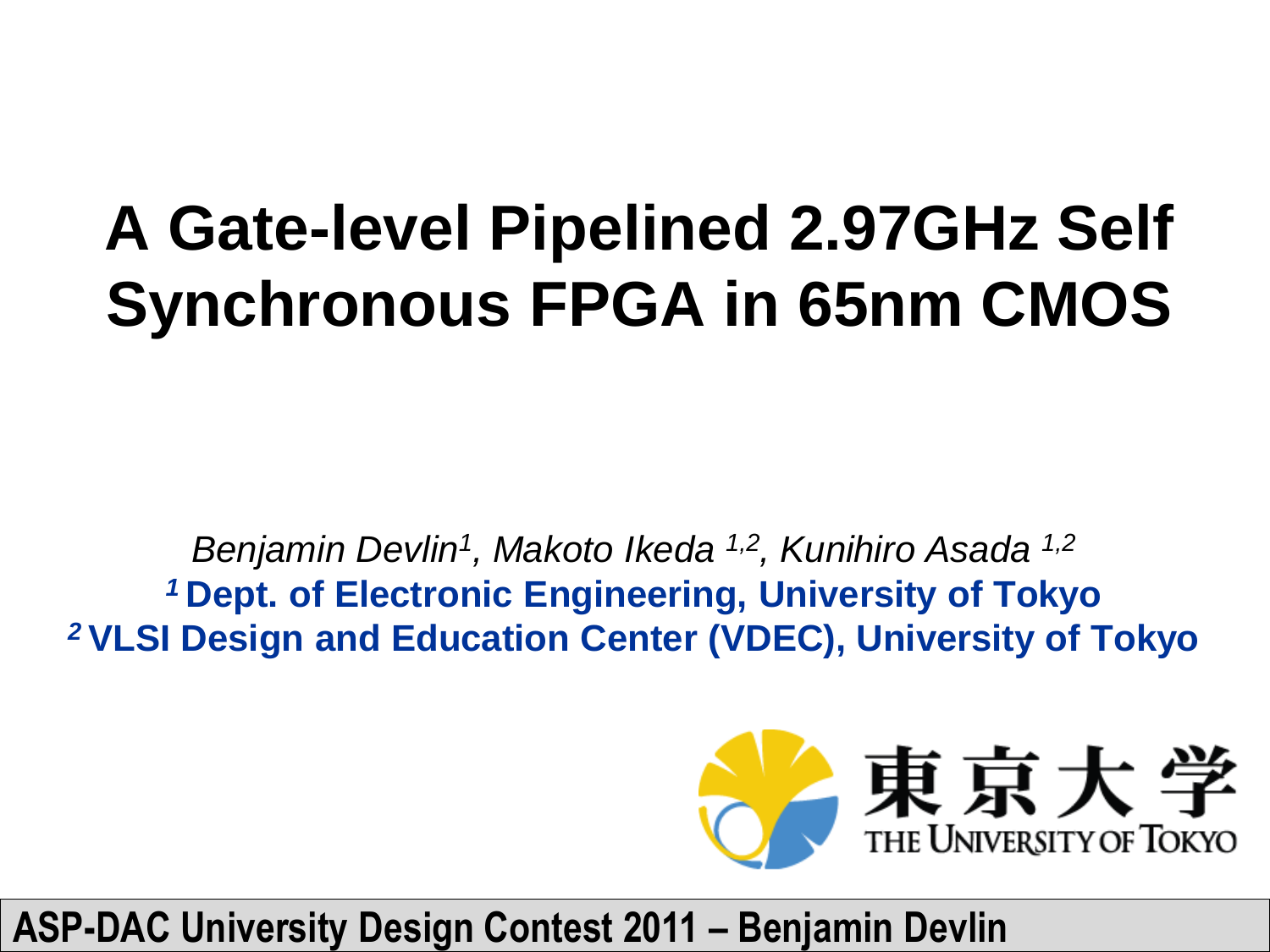# **Motivation**

- Variation is increasing
- Want to operate at 'Ideal Energy Point'
	- Need PVT (process, voltage, temperature) variation robust systems

65nm Circuit Throughput Variation and Power-Delay Product

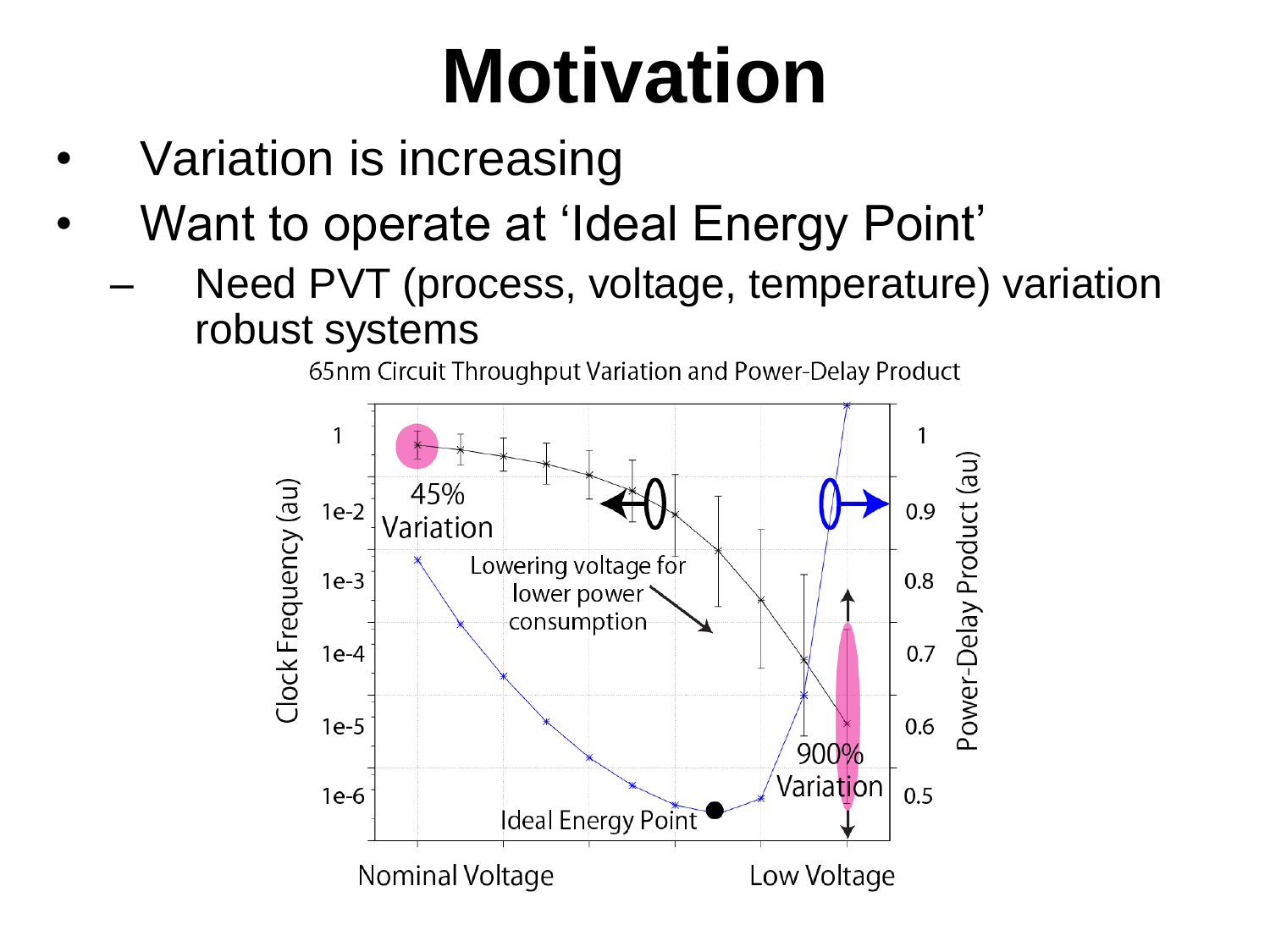# **Dual Pipeline DCVSL**

- Dual Pipeline conceals DCVSL precharge delay
- Self Synchronous operation with Completion detection for delay insensitivity

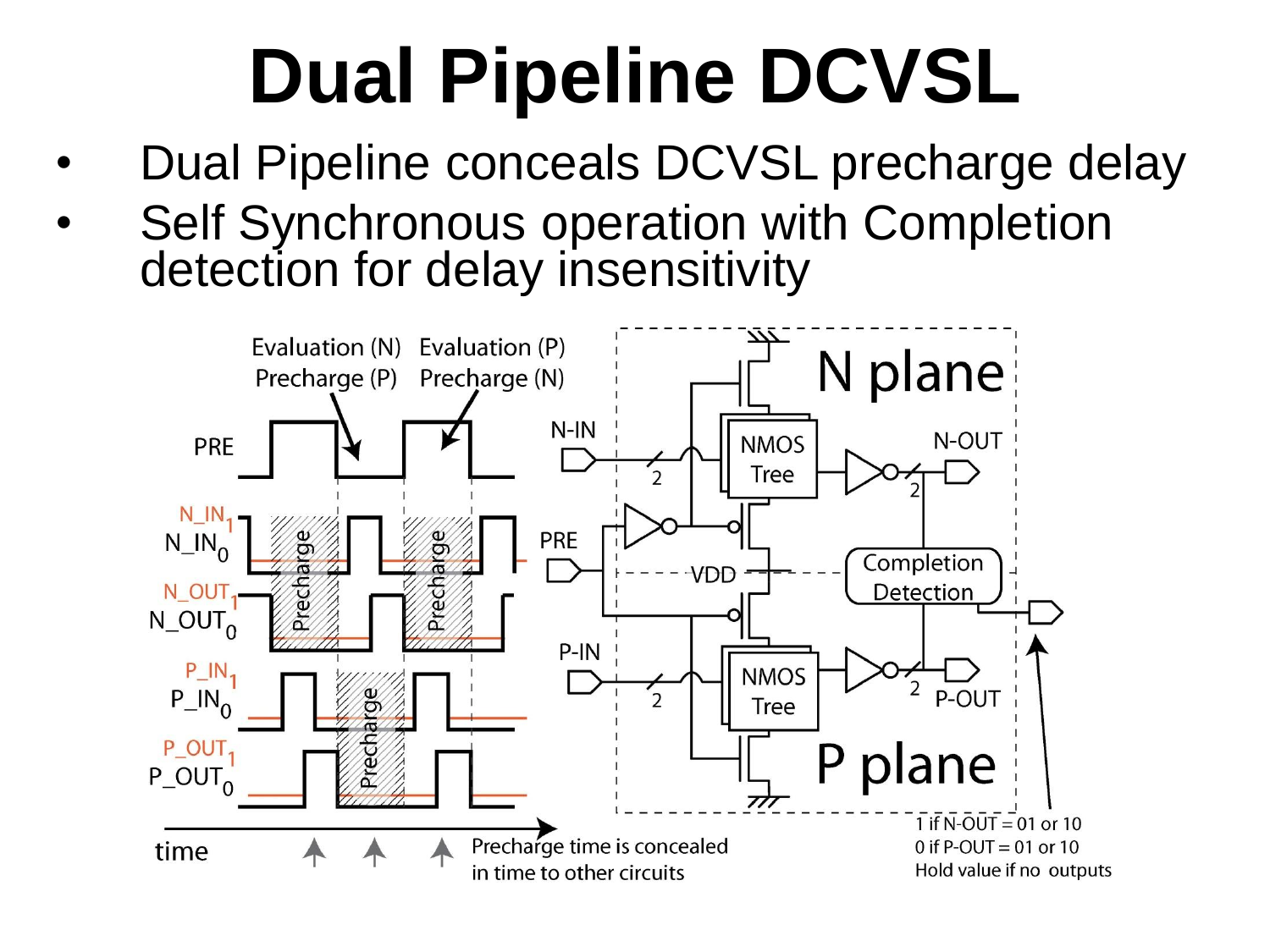# **SSFPGA Chip**

- A Self Synchronous FPGA was fabricated in 65nm and measured
- Dual Pipeline DCVSL, Completion Detection circuits
- Gate level Pipeline
- 4-input lookup table, 3-output, 4 channels



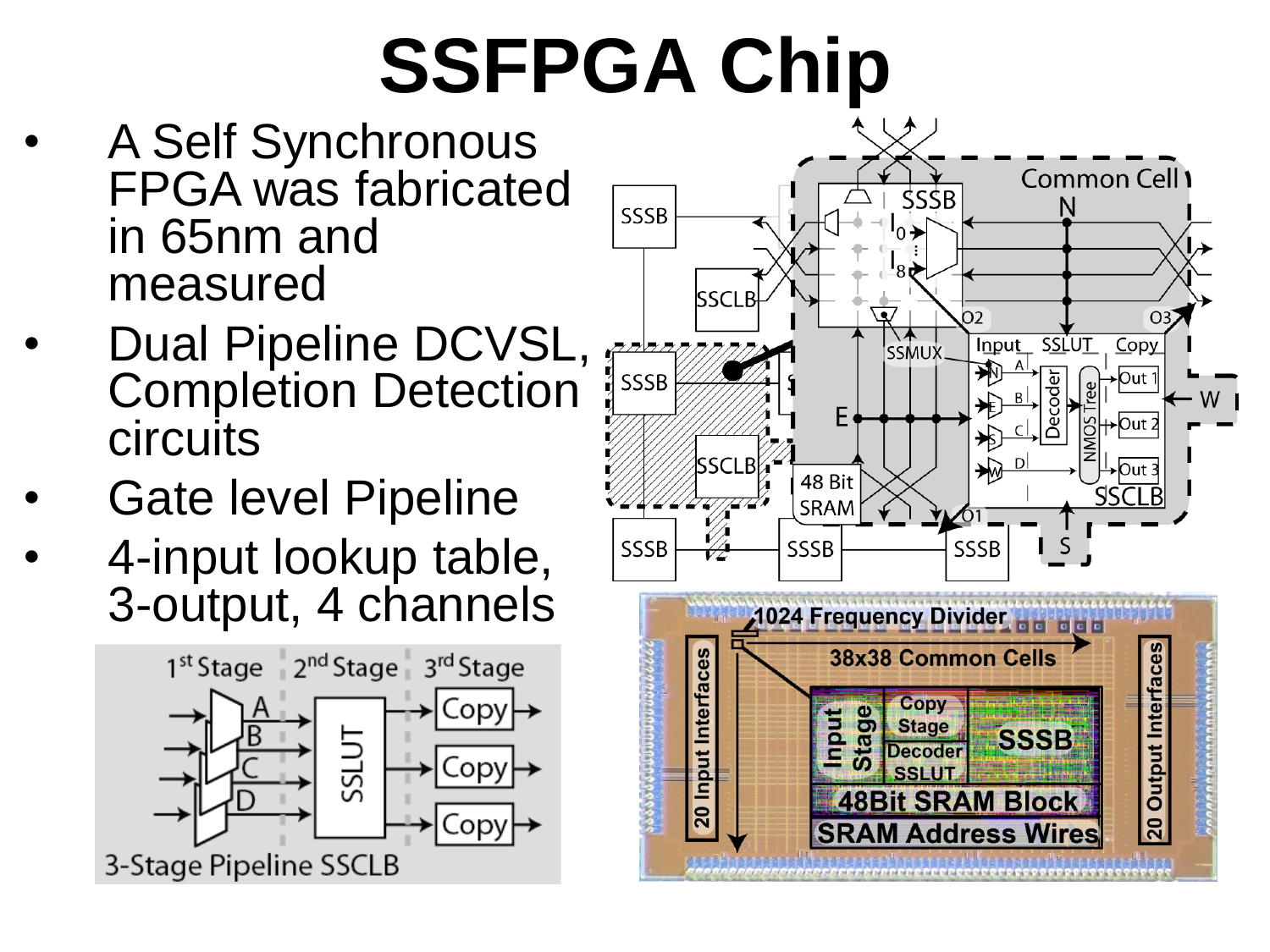### **Measurement Results**

- Throughput of 3GHz @ 1.2V (highest reported)
- Correct operation to 750mV, 0-120ºC
- Self Synchronous Signaling improves aging characteristics, 8% longer compared to Synchronous System